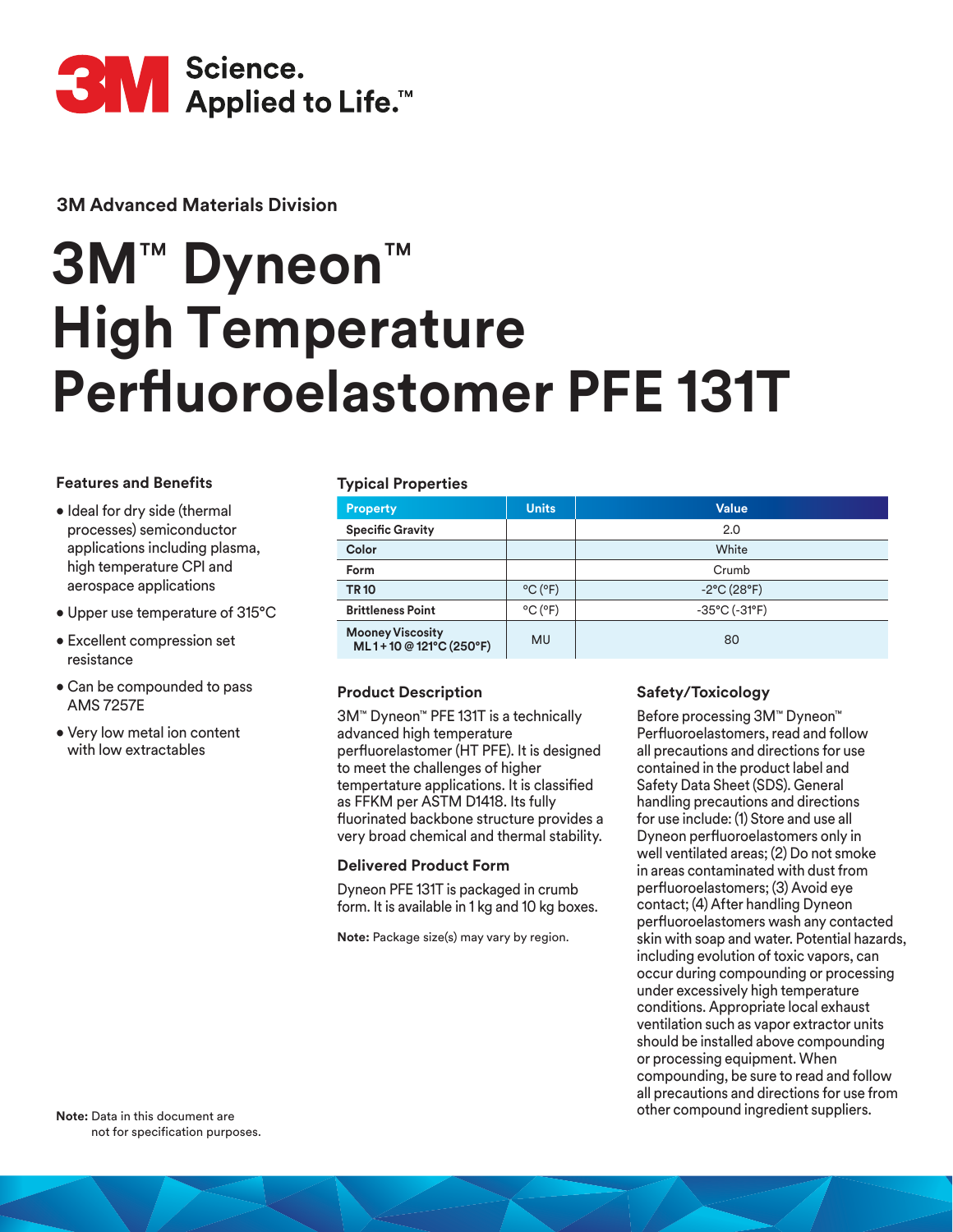# **ISO Registrations**

All Dyneon fluoroelastomers are manufactured at ISO 9001 and 14001 registered facilities.

## **Typical Properties of Vulcanizate**

| <b>Compound</b>                                  | phr |
|--------------------------------------------------|-----|
| 3M™ Dyneon™ Perfluoroelastomer PFE 131T          | 94  |
| N-550 FEF Carbon Black                           | 15  |
| Aerosil <sup>®</sup> R972                        | 1.5 |
| 3M™ Dyneon™ Perfluoroelastomer Curative PFE 01CZ | 7.5 |

# **Typical Rheological Properties [ASTM D5289] Moving Die Rheometer (MDR) 100 cpm, 0.5° Arc**

| 12 Minutes @ 188°C (370°F)               |                      |               |  |
|------------------------------------------|----------------------|---------------|--|
| <b>Property</b>                          | <b>Units</b>         | <b>Result</b> |  |
| <b>ML, Minimum Torque</b>                | $dN$ m (inch- $lb$ ) | 1.3(1.2)      |  |
| ts2, Time to 2 Inch-Ib Rise from Minimum | <b>Minutes</b>       | 2.4           |  |
| t'50, Time to 50% Cure                   | <b>Minutes</b>       | 3.6           |  |
| t'90, Time to 90% Cure                   | <b>Minutes</b>       | 7.0           |  |
| <b>MH, Maximum Torque</b>                | $dN$ m (inch- $lb$ ) | 20.1(17.8)    |  |

## **Typical Physical Properties [ASTM D412]**

**Press Cure 15 Minutes @ 188°C (370°F)**

**Post Cure 24 Hours @ 250°C (482°F)**

| <b>Property</b>                        | <b>Units</b> | <b>Result</b> |
|----------------------------------------|--------------|---------------|
| <b>Tensile</b>                         | MPa (psi)    | 15.9 (2300)   |
| 100% Modulus                           | MPa (psi)    | 9.1(1310)     |
| <b>Elongation at Break</b>             | ℅            | 165           |
| Durometer Type A Hardness [ASTM D2240] | Points       | 77            |

## **Compression Set Resistance [ASTM D395 Method B, -214 O-rings]**

| <b>Property</b>                             | <b>Units</b> | <b>Result</b> |
|---------------------------------------------|--------------|---------------|
| 70 Hours @ 232°C (450°F) - 25% Deformation  | %            | 20            |
| 168 Hours @ 232°C (450°F) - 25% Deformation | %            | 25            |
| 70 Hours @ 300°C (572°F) - 18% Deformation  | %            | 43            |
| 168 Hours @ 300°C (572°F) - 18% Deformation | $\%$         | 52            |